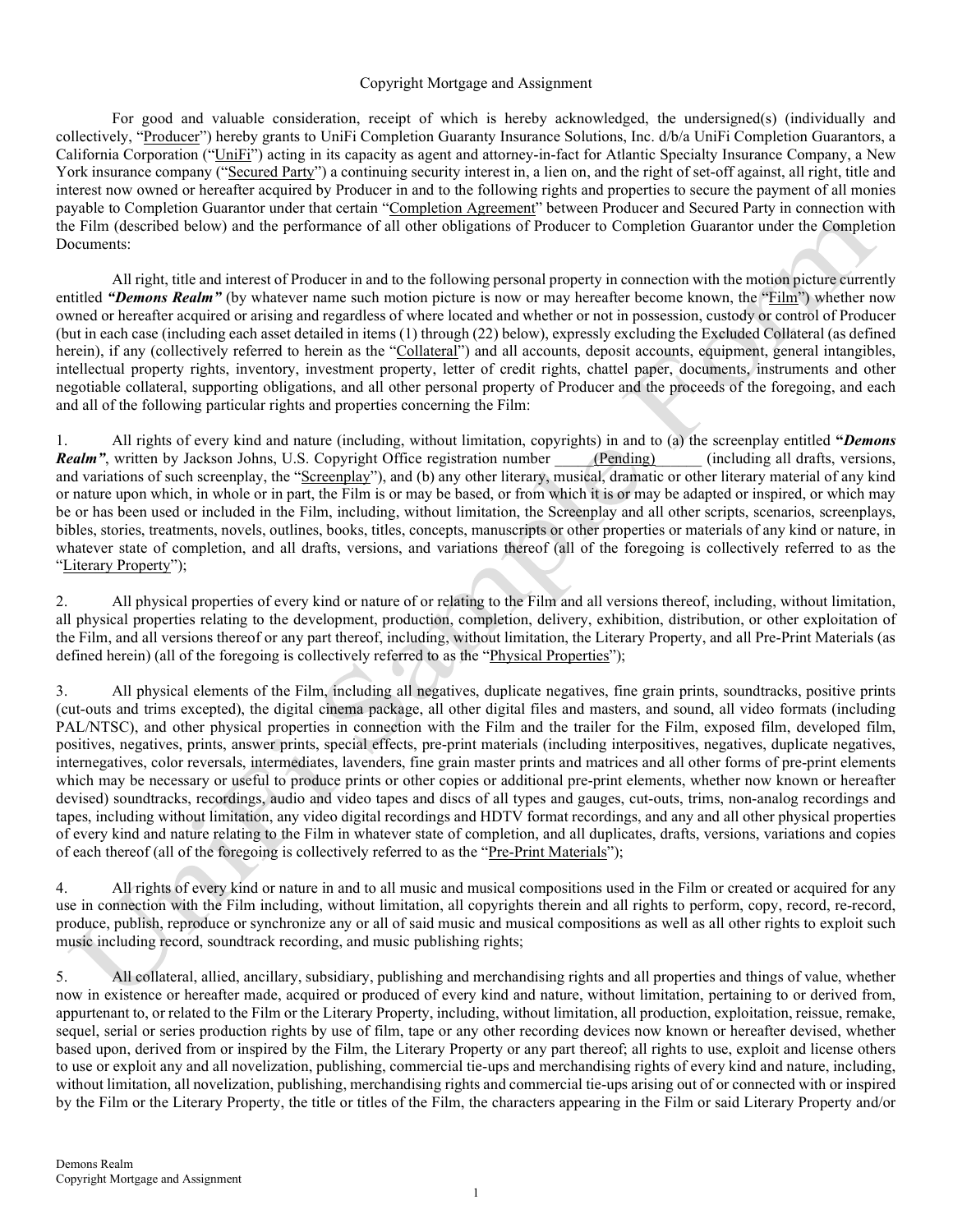the names or characteristics of said characters, and including further, without limitation, any and all commercial exploitation in connection with or related to the Film, all remakes or sequels thereof and/or said Literary Property;

6. To the extent necessary or desirable to complete the Film, all rights of every kind or nature, present and future, in and to all agreements relating to the development, production, completion, delivery, and exploitation of the Film, including, without limitation, all agreements for personal services, including the services of writers, directors, cast, producers, special effects personnel, personnel, animators, cameramen and other creative, artistic and technical staff and agreements for the use of studio space, equipment, facilities, locations, animation services, special effects services, and laboratory contracts;

7. All insurance and insurance policies heretofore or hereafter placed upon the Film or the insurable properties thereof and/or any person engaged in the development, production, completion, delivery, or exploitation of the Film and the proceeds thereof;

8. All copyrights, rights in copyrights, interests in copyrights and renewals and extensions of copyrights, domestic and foreign, heretofore or hereafter obtained upon the Film or the Literary Property or any part thereof, and the right (but not the obligation) to make publication thereof for copyright purposes, to register a claim under copyright, and the right (but not the obligation) to renew and extend such copyrights, and the right (but not the obligation) to sue in the name of Producer or the name of the Secured Party for past, present and future infringements of copyright;

9. All rights to produce, acquire, release, sell, distribute, subdistribute, lease, sublease, market, license, sublicense, exhibit, broadcast, transmit, reproduce, publicize or otherwise exploit, use or dispose of the Film, the Literary Property, and all rights therein (including, without limitation, the rights referred to in item 4 above) in perpetuity, without limitation, in any manner and any media whatsoever throughout the universe, including, without limitation, by projection, radio, all forms of television (including, without limitation, free, pay, toll, cable, sustaining subscription, sponsored and direct satellite broadcast), in theatres, non-theatrically, on cassettes, cartridges, and discs and by any other scientific, mechanical or electronic means, methods, processes or devices now known or hereafter conceived, devised or created;

10. All rights of Producer of any kind or nature, direct or indirect, to acquire, produce, develop, reacquire, finance, release, sell, distribute, sub-distribute, lease, sublease, market, license, sublicense, exhibit, broadcast, transmit, reproduce, publicize, or otherwise exploit, use or dispose of the Film, or any rights in the Film, including, without limitation, under agreements between Producer and any affiliate of Producer which relate to the ownership, production or financing of the Film;

11. All contract rights and general intangibles which may arise in connection with the creation, production, completion, delivery, financing, ownership, possession, or exploitation of the Film or which grant to any Person any right to acquire, produce, develop, reacquire, finance, release, sell, distribute, subdistribute, lease, sublease, market, license, sublicense, exhibit, broadcast, transmit, reproduce, publicize, or otherwise exploit, use or dispose of the Film or any rights in the Film and all collateral, allied, ancillary, subsidiary and merchandising rights therein, and all properties and things of value pertaining thereto and all products and proceeds thereof whether now in existence or hereafter made, acquired or produced and the rights and property set forth herein, including, without limitation, all such rights under agreements between Producer and any affiliate of Producer which relate to the ownership, production or financing of the Film;

12. All rent, revenues, income, compensation, products, increases, proceeds (including the proceeds of letters of credit), benefits, credits, rebates, incentives and profits or other property, or rights therein or thereto, obtained or to be obtained from the creation, production, completion, delivery, release, sale, distribution, subdistribution, lease, sublease, marketing, licensing, sublicensing, exhibition, broadcast, transmission, reproduction, publication, ownership, exploitation or other uses or disposition of the Film and the Literary Property (or any rights therein or part thereof), in any media, without limitation, the properties thereof and of any collateral, allied, ancillary, merchandising and subsidiary rights therein and thereto, and amounts recovered as damages because of unfair competition, the infringement of copyright, breach of any contract or infringement of any rights, or derived therefrom in any manner whatsoever;

13. All documents, receipts, or books and records, including, without limitation, documents or receipts of any kind or nature issued by any pledge holder, warehouseman or bailee concerning the Film and any element thereof;

14. All accounts, contract rights, and general intangibles (as such terms are defined in the UCC) in connection with or relating to the Film and to the Physical Properties, including all rights to receive the payment of money under present or future contracts or agreements (whether or not earned by performance) from the creation, production, completion, release, sale, distribution, exhibition, leasing, subleasing, licensing, sublicensing and other exploitation, use or disposition of the Film or the Literary Property or any part thereof or any rights therein in any medium, whether now known or hereafter developed, by any means, method, process or device in any market;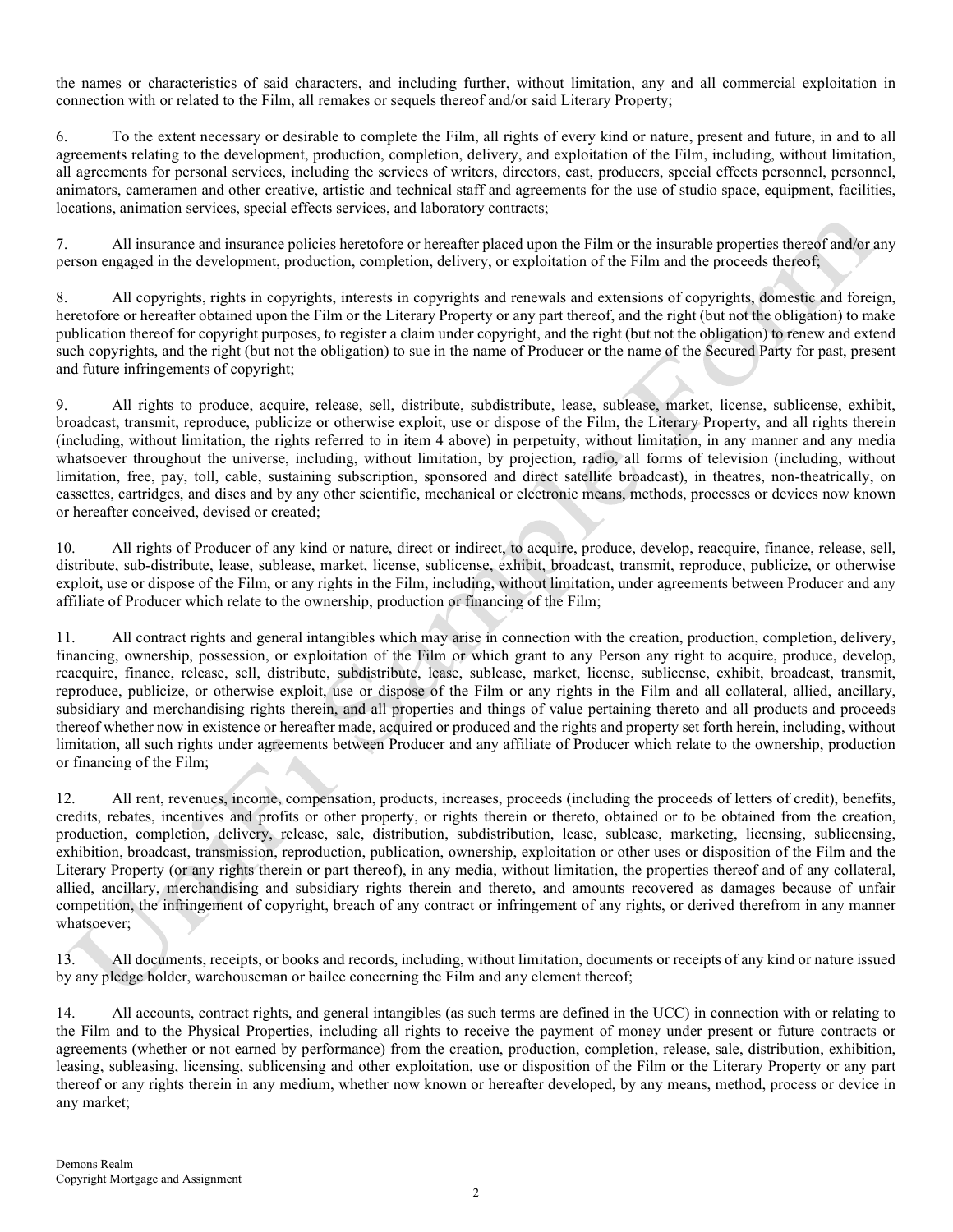15. All of Producer's right, title and interest in, to and under the Distributor Agreements, any licensing intermediary license agreements, the agreements between Producer and any affiliate(s) of Producer which relate to the Film and all other agreements relating to the Film under which Producer has any rights, including without limitation, Producer's rights to receive payments thereunder, and all other rights to receive film rentals, license fees, distribution fees, producer's shares, royalties and other amounts of every description including, without limitation, from: (a) theatrical exhibitors, non-theatrical exhibitors, television networks and stations and airlines, cable television systems, pay television operators, whether on a subscription, per program charge basis or otherwise, and other exhibitors; (b) distributors, subdistributors, lessees, sublessees, licensees and sublicensees (including any subsidiary of Producer); and (c) any other Person that distributes, exhibits or otherwise exploits, uses or disposes of the Film or the Literary Property or elements or components of the Film or the Literary Property or rights relating thereto;

16. All machinery, electrical and electronic components, equipment, fixtures, furniture, office machinery, vehicles, trailers, implements, and other tangible personal property of every kind and description used or useful in connection with the Film (including, without limitation, all wardrobe, props, mikes, scenery, sound stages, movable, permanent or vehicular dressing rooms, sets, lighting equipment, cameras and other photographic, sound recording and editing equipment, projectors, film developing equipment and machinery) and all goods of like-kind or type hereafter acquired by Producer in substitution or replacement thereof, and all additions and accessions thereto, wherever any of the foregoing is located (all of the foregoing is collectively referred to as the "Equipment");

17. All titles of the Film and all of Producer's rights to the exclusive use thereof including rights protected under trademark, service mark, unfair competition and/or other laws, rules, or principles of law or equity;

18. All inventions, processes, formulae, licenses, patents, patent rights, trademarks, trademark rights, service marks, service mark rights, trade names, trade name rights, logos, indicia, corporate and Producer names, business source or business identifiers and renewals, and extensions thereof, domestic and foreign, whether now owned or hereafter acquired, and the accompanying goodwill and other like business property rights relating to the Film, and the right (but not the obligation) to register a claim under trademark or patent and to renew and extend such trademarks or patents and the right (but not the obligation) to sue in the name of Producer or the name of the Secured Party for past, present or future infringement of trademark or patent;

19. All of Producer's rights to any film production tax credits, rebates, grants, or other similar benefits or incentives obtained or to be obtained from the creation, production, completion, delivery, release, sale, distribution, subdistribution, lease, sublease, marketing, licensing, sublicensing, exhibition, broadcast, transmission, reproduction, publication, ownership, exploitation or other uses or disposition of the Film;

20. The Production Account and all other deposit accounts relating to the Film, including all funds in or to be credited to any such account;

21. All other property of any kind of Producer in connection with the Film in the possession or under the control of the Secured Party or a bailee of the Secured Party or any of its respective affiliates; and

22. All accessions to, substitution for, and replacements, proceeds, and proceeds of the proceeds of any of the foregoing, including, without limitation, proceeds of any insurance policies, claims against third persons, concerning the foregoing.

All initially capitalized terms used herein and not otherwise defined herein shall have the meaning ascribed to them in the Completion Agreement (as amended, modified, supplemented, or restated from time to time) and the Interparty Agreement (as defined in the Completion Agreement).

"Excluded Collateral" collectively means: NONE

 If two or more parties comprise Producer hereunder, then, except as may be specifically provided to the contrary herein or in the Completion Agreement, their respective obligations as Producer are joint and several. Completion Guarantor may proceed against any or either of them without having foreclosed on the Collateral or first instituted proceedings or made demand upon or against any or all others.

This Copyright Mortgage and Assignment is subject to the terms and conditions of the Completion Agreement.

[Remainder of page left intentionally blank/Signature(s) on the following page]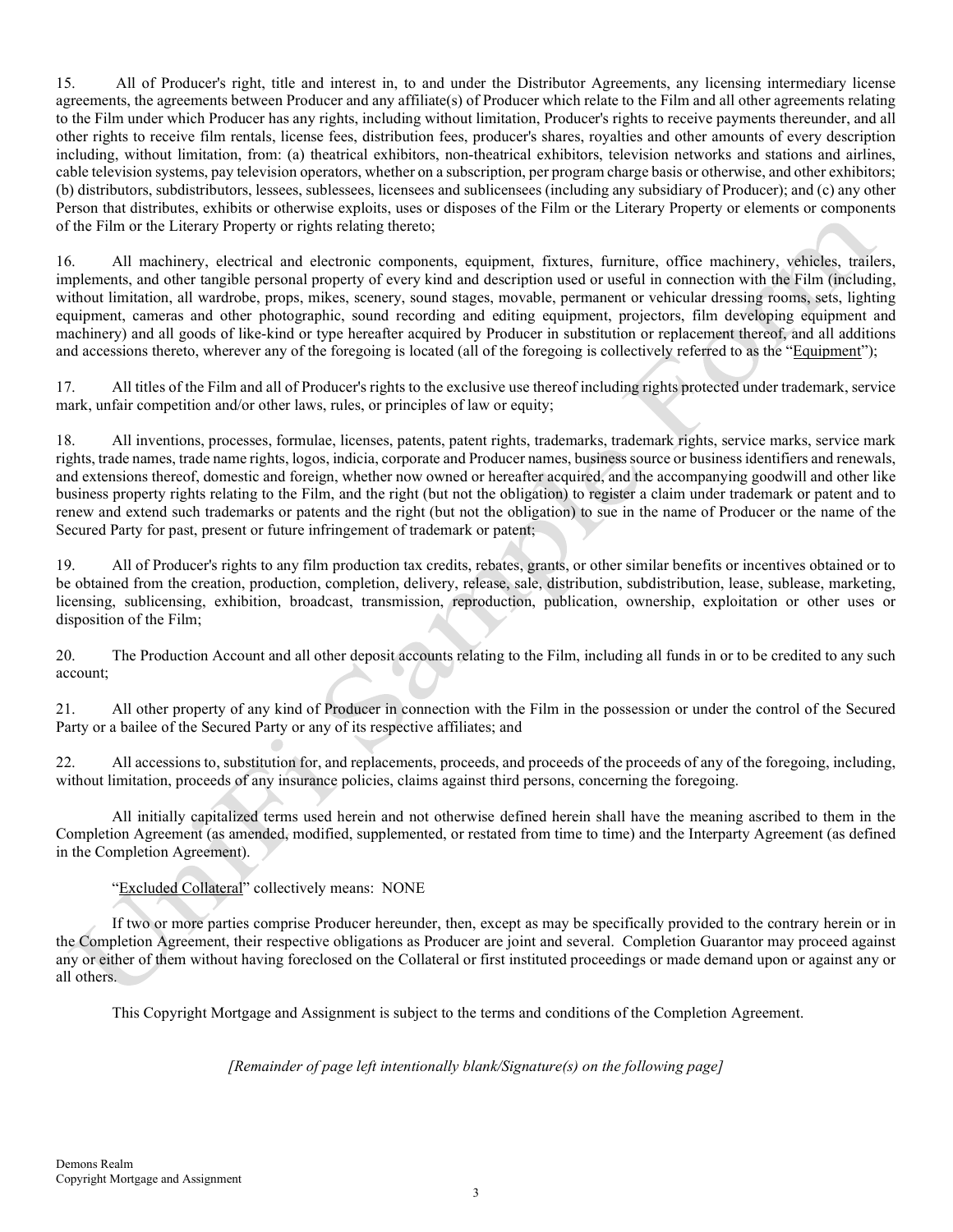IN WITNESS WHEREOF, this Copyright Mortgage and Assignment is executed by the undersigned(s) to be effective as of the date of the Completion Agreement.

HELLISH FILMS, LLC ("PRODUCER") a Georgia limited liability company

 $B_y$ :  $\frac{Harrow}{An$  Authorized Signator An Authorized Signatory

Mailing Address:

Hellish Films, LLC 4942 High Point Rd NE Atlanta, Georgia 30342 Attention: Harris Jones Email: harris.jones@hellishfilmsllc.com

O